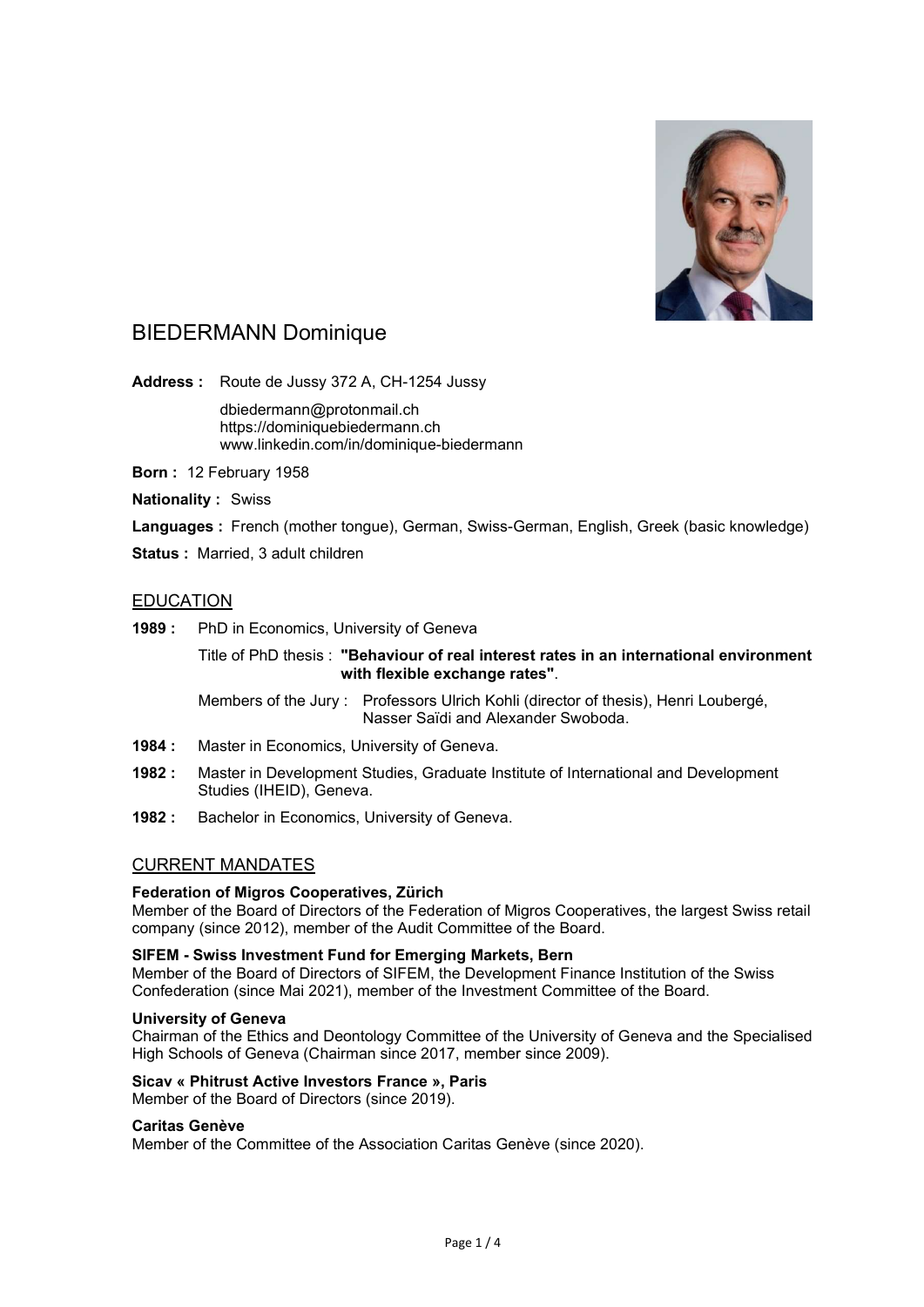# TEACHING ACTIVITY

# Since 2019 : University of Neuchâtel

Lecturer « Corporate Social Responsibility and Governance », course taught within the Master in Finance, Faculty of Economics and Business.

# Since 2017 : AZEK – Swiss Training Center for Investment Professionals

Lecturer « Socially Responsible Investment », course taught within the Diploma of Certified International Wealth Manager - CIWM.

### **Presentations**

Regularly invited as a speaker in seminars and conferences on topics related to socially responsible investment, active shareownership, corporate social responsibility and sustainability, in particular at the University of Fribourg (Prof. isablle Chabloz, Prof. Dusan Isakov).

# 2008 to 2012 : University of Fribourg

Lecturer « Corporate governance and sustainable development » course taught within the Master Unit « Ethics and political economy ».

# 2003 to 2017 : Institut für Finanzdienstleistungen (IFZ), Zug

« Corporate Governance » course taught as part of the DAS "Compliance Management".

# **DISTINCTIONS**

### 2015 : Alumnus of the year 2015 of University of Geneva

Awarded to Dominique Biedermann for his activity at Ethos Foundation since it's inception in 1997.

### 2013 : Doctorat honoris causa (University of Fribourg)

Awarded to Dominique Biedermann for « his contribution to the adoption of good governance by Swiss companies and his commitment to socially responsible investment ».

### 2012 : Landis & Gyr Award

Awarded to Dominique Biedermann for « his personal commitment to the implementation of corporate governance best practice and the integration of sustainable development criteria in investment activities ».

# EMPLOYMENT RECORD

# June 2015 to June 2018

Chairman of the Board of Directors of the Ethos Foundation and the Board of Directors of Ethos Services SA.

# September 1998 to June 2015

CEO of Ethos, Swiss Foundation for Sustainable Development, Geneva. CEO of Ethos Services SA, Geneva (since inception on 1.6.2000).

#### December 1994 to August 1998

CEO of the Pension Fund of the Civil Servants of the Canton of Geneva (CPEG - Caisse de prévoyance de l'Etat de Genève). In this capacity, Dominique Biedermann participated in 1997 in the creation of the Ethos Foundation.

### August 1991 to November 1994

Deputy Director, Head of the Financial Division of the Pension Fund of the Civil Servants of the Canton of Geneva (CPEG).

#### October 1989 to July 1991

Economist at the General Secretariat of the Department of Social Security and Public Health of the Canton of Geneva.

# October 1984 to September 1989

Teaching assistant at the Department of Economics of the University of Geneva.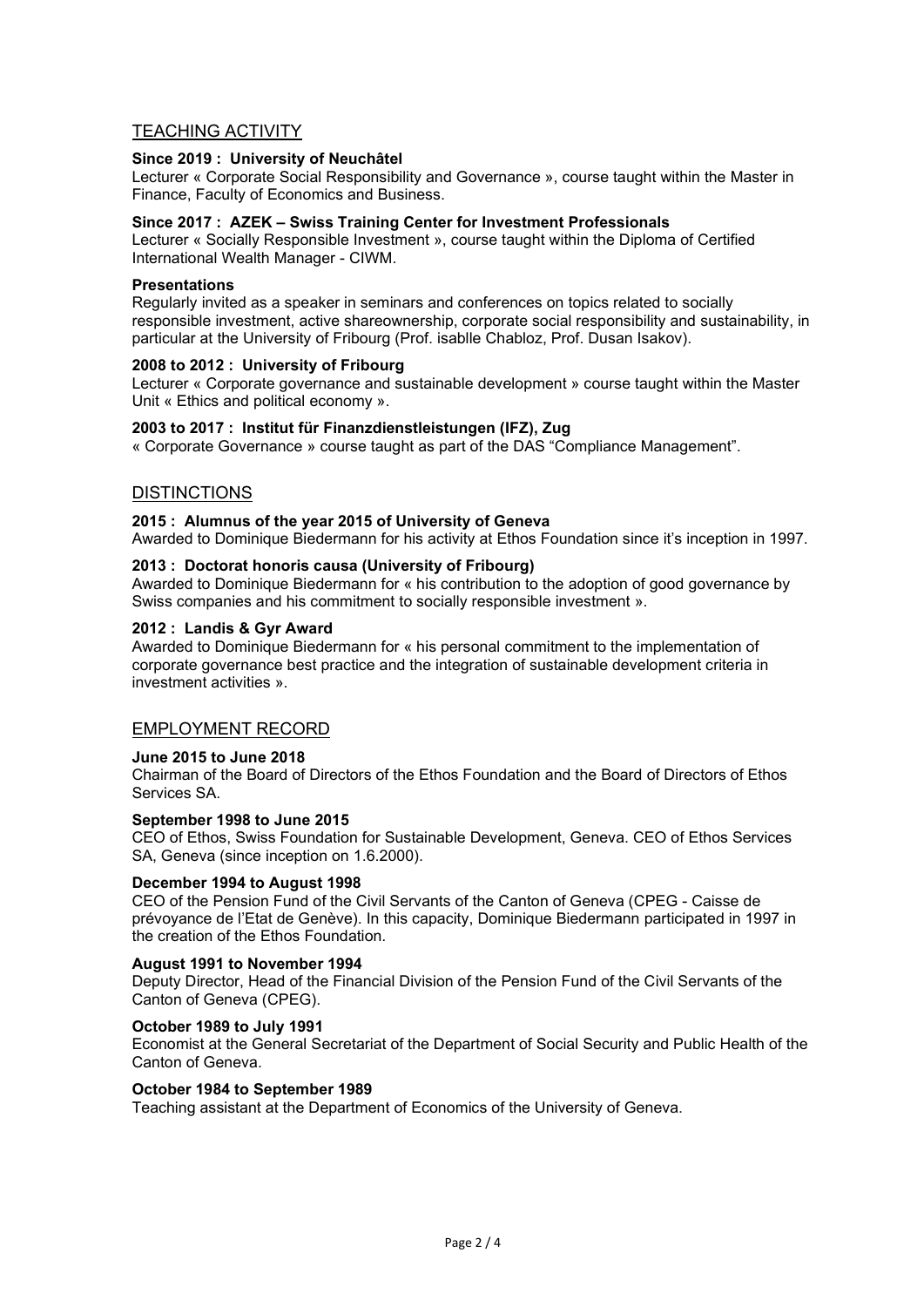# OTHER ACTIVITES

# Since 2019

Member of the « Functional Governance Partners » of the International Center for Corporate Governance, University of St Gallen.

# Since 2015

Member of the Advisory Council of the Swiss Board Institute, Geneva und Lausanne.

### Since 1997

Member of the Editorial Board ("Groupe Suisse romande") of the Review « Schweizer Personalvorsorge », Luzern.

### 2006 to June 2018

Member of the Board of Directors of Expert Corporate Governance Services (ECGS), London.

### 2006 to 2012

Member of the Audit Committee of Fastenopfer (Swiss Catholic Lenten Fund), Luzern.

# 1994 to 2006

Member of the Swiss National Commission « Justitia & Pax » (Advisory Commission of the Conference of Bishops of the Catholic Church of Switzerland on Political, economic and social issues).

### 1993 to 1998

Member of the Board of directors of the Insurance Company « Rentes Genevoises », Geneva.

# PUBLICATIONS

Biedermann D., « Key Audit Matters : Une transparence bienvenue », in « Jubiläumsbeilage – 10 Jahre », Eidgenössische Revisionsaufsichtsbehörde (RAB), December 2017.

Biedermann D., « L'actionnariat actif comme composante de l'investissement socialement responsable », Prévoyance professionnelle suisse, August 2017.

Biedermann D., « Schaffung von Rahmenbedingungen für einen verantwortungsbewussten treuhänderischen Kapitalismus », in « Haushalten & Wirtschaften III », Stiftung Zukunftsrat, Edition Rüegger, 2017.

Biedermann D., « Nachhaltig anlegen heist auch Aktionärsrechte ausüben », The Reporting Times, 10.10.2016.

Biedermann D., « Emergence d'un nouveau capitalisme fiduciaire », in « Groupement des institutions de prévoyance : 20 ans déjà », Editions Slatkine, Geneva, 2016.

Biedermann D. and Müller K. « Elargir le devoir de diligence des administrateurs », Le Temps, 26.10.2012 and Neue Zürcher Zeitung, 25.10.2012 (in german).

Biedermann D., « Principes pour l'Investissement Responsable (UNPRI) : Les caisses de pension sont appelées à s'engager », Prévoyance professionnelle suisse, March 2012.

Biedermann D., « Investisseurs institutionnels: intensification des mesures d'actionnariat actif », Anwaltsrevue, Helbling Lichtenhahn Verlag, 8/2011.

Biedermann D., « Pension Funds: on Track for an Efficient Engagement Strategy », International Corporate Governance Network, 2009 Yearbook.

Biedermann D. and Daeniker D., « Pro und contra : Soll die Generalversammlung Managersaläre genehmigen? », Schweizerischen Zeitschrift für Gesellschafts- und Kapitalmarktrecht (GesKR), Dike Verlag, Zürich, June 2008.

Biedermann D., « Politique de rémunérations : Partager les compétences entre Conseil d'administration et actionnaires », Le Temps, 25 April 2007 and Neue Zürcher Zeitung, 18 April 2007 (in german).

Biedermann D., « Exercice des droits d'actionnaires : Une nouvelle tâche pour les caisses de pension », Prévoyance professionnelle suisse, January 2006.